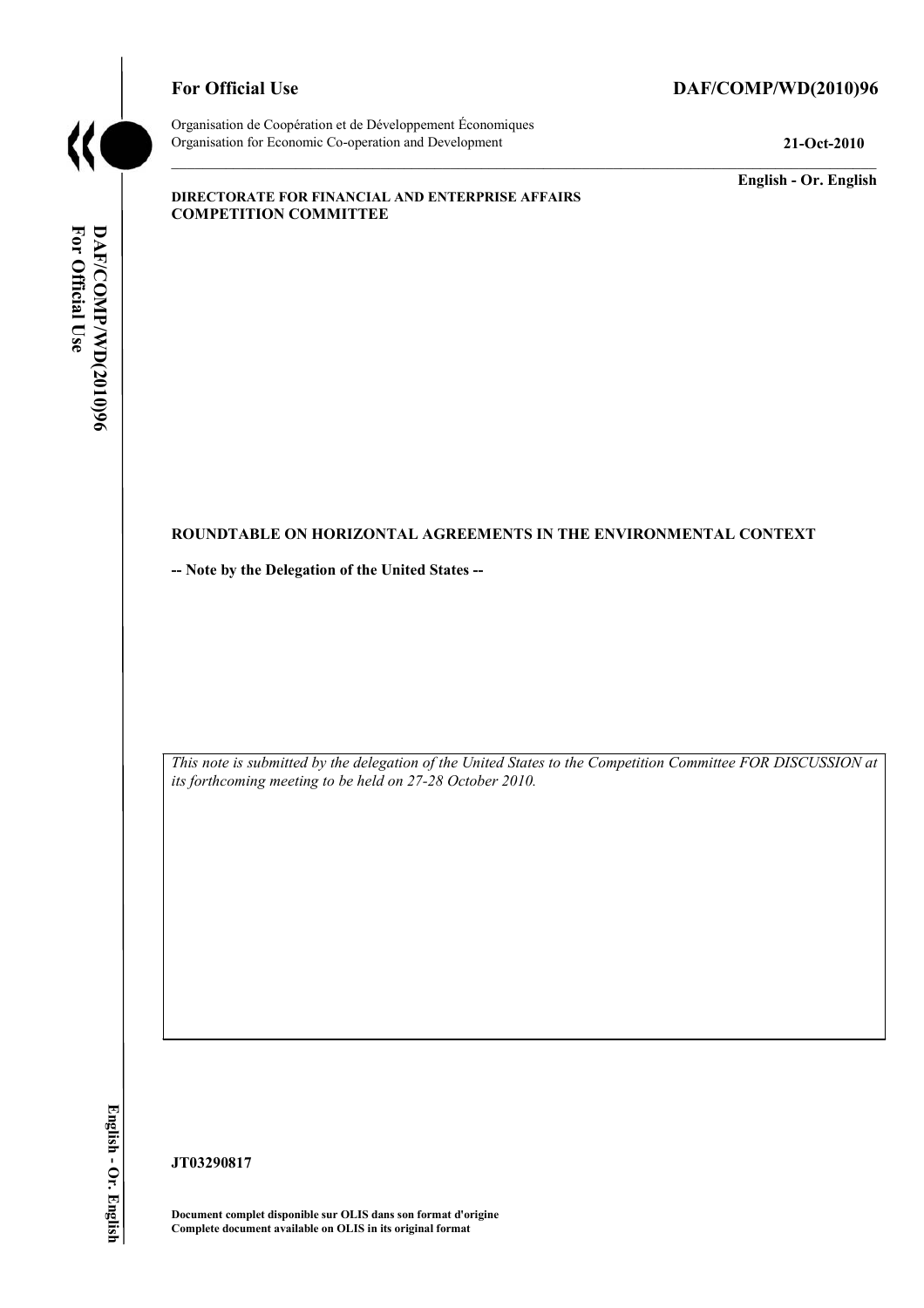# **ROUNDTABLE ON HORIZONTAL AGREEMENTS IN THE ENVIRONMENTAL CONTEXT**

#### **-- Note by the United States --**

#### **1. Introduction**

1. Under U.S. antitrust law, horizontal agreements relating to environmental objectives are treated the same as other horizontal agreements. U.S. antitrust law aims to safeguard the competitive process and therefore focuses on the competitive effects of the particular conduct. In the U.S. system, the task of balancing the public policy goals of competitive marketplaces and environmental preservation belongs to legislators, not antitrust enforcers. Importantly, though, the antitrust laws and the environmental laws can be complementary, as conduct that enhances competition and benefits consumers also can benefit the environment.

2. Section 1 of the Sherman Act, 15 U.S.C. § 1, prohibits horizontal agreements that harm competition.<sup>1</sup> Therefore, competitors are free to enter into an agreement designed to promote a cleaner environment—for example, a joint venture among manufacturers to develop a "greener" technology—so long as the net effect of that agreement is not to restrain competition among those competitors or with others in the marketplace. Arguing that particular conduct benefits the environment is not a viable defense to conduct that is otherwise illegal under the antitrust laws.

 contexts and that the application of both bodies of laws can be complementary. In addition, the examples 3. This submission provides a general discussion of how U.S. antitrust law treats horizontal agreements in the environmental context. First, it describes generally the intersection of antitrust law and environmental regulation in the United States. Second, it offers examples of the application of U.S. antitrust laws to specific horizontal agreements that have an environmental nexus. These examples demonstrate the general rule that antitrust analysis in such cases is identical to that applied in other illustrate how environmental regulation and concerns may affect market conditions and the factual circumstances upon which antitrust analysis is based. For example, environmental regulation and awareness can increase entry barriers for potential manufacturers of products, or reduce demand for polluting or regulated products. Such market conditions do not alter the antitrust analysis, but are relevant circumstances to be considered when applying standard antitrust analysis.

# **2. The intersection of U.S. antitrust law and environmental regulation**

4. The United States Congress has enacted a host of laws and regulations designed to protect the environment. Examples include the National Environmental Policy Act, 42 U.S.C. § 4321, which makes it the policy of the federal government to use all practicable means to administer federal programs in the most environmentally sound fashion; the Clean Air Act, 42 U.S.C. § 7401, which regulates air emissions from stationary and mobile sources; the Clean Water Act, 33 U.S.C. § 1251, which establishes the basic structure for regulating the discharge of pollutants into the waters of the United States; and the

 1

Violations of the Sherman Act are also deemed to be violations of Section 5 of the Federal Trade Commission Act, 15 U.S.C. § 45.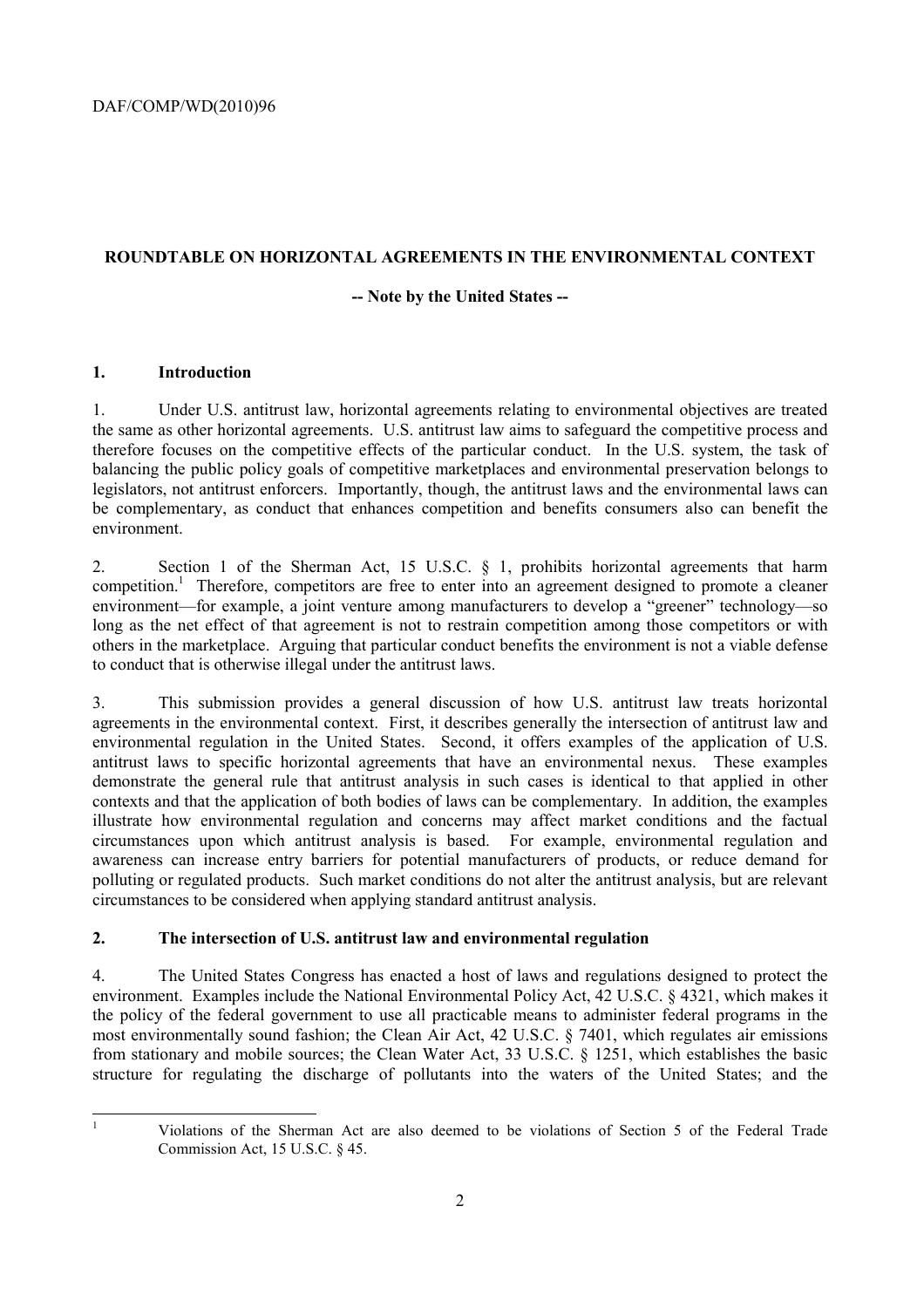Comprehensive Environmental Response, Compensation, and Liability Act, 26 U.S.C. § 4611, which creates a "superfund" to clean-up certain hazardous waste sites and accidents. The federal Environmental Protection Agency (EPA) is a central player in U.S. environmental regulation. It promulgates regulations, enforces environmental statutes and regulations in court or in administrative proceedings, and studies environmental issues, among other activities. State and local governments have enacted similar laws and regulations and have created similar agencies to enforce them.

 5. The U.S. antitrust laws serve the different goal of safeguarding the competitive process. The inquiry to any argument in favor of a challenged restraint that may fall within the realm of reason."<sup>4</sup> antitrust laws stand as "a comprehensive charter of economic liberty aimed at preserving free and unfettered competition as the rule of trade,"<sup>2</sup> establishing "a regime of competition as the fundamental principle governing commerce in [the United States]."<sup>3</sup> A court or an antitrust enforcer "focuses directly on the challenged restraint's impact on competitive conditions" and "does not open the field of antitrust

 such a calculus on the basis of the antitrust laws arguably would take courts beyond their statutory mandate is not a harm cognizable under the antitrust laws.<sup>6</sup> 6. Consequently, U.S. courts almost certainly would not allow parties to a horizontal agreement that restrains competition in violation of the antitrust laws to defend that restraint solely on the ground that it has environmental benefits.<sup>5</sup> Courts are not well-equipped to balance competitive harms against alleged environmental benefits as the two policies entail different types of consideration. Furthermore, attempting of safeguarding the competitive process. Accordingly, U.S. courts have held that harm to the environment

7. It bears emphasis that the goals of a competitive economy and environmental preservation can be complementary. For example, an agreement among competitors *not* to develop an environmentally friendly alternative to a current product would harm both consumers and the environment. Conversely, the development of renewable energy resources has the potential not only to reduce environmental harm, but also to help deconcentrate wholesale-power markets.

 ("FTC") (collectively, "the U.S. antitrust agencies") play an important role in the process of environmental 8. The U.S. Department of Justice Antitrust Division ("DOJ") and Federal Trade Commission regulation by helping legislators and policymakers understand the competitive effects of regulations and alerting them to possible unintended consequences of regulation. This allows legislators to make fully informed decisions in balancing potentially competing policy considerations.

 $\overline{a}$ 2 N. Pac. Ry. Co. v. United States, 356 U.S. 1, 4 (1958).

 $\mathfrak z$ 3 City of Lafayette v. La. Power & Light Co., 435 U.S. 389, 398 (1978).

<sup>4</sup> Nat'l Soc'y of Prof'l Eng'rs v. United States, 435 U.S. 679, 688 (1978).

 agreed not to provide dental x-rays to insurers, and thereby restrained competition with respect to services <sup>5</sup>*Cf.* FTC v. Ind. Fed'n of Dentists, 476 U.S. 447, 462-63 (1986) (concluding that a group of dentists who provided to their customers, could not defend this restraint on the ground that it was necessary to protect the welfare of patients).

 the environmental quality of energy sources may be a worthwhile concern, it does not appear to be a <sup>6</sup>*See* Schuylkill Energy Res., Inc. v. Pa. Power & Light Co., 113 F.3d 405, 414 n.9 (3d Cir. 1997) ("[W]hile problem whose solution is found in the Sherman Act."); In re Multidistrict Vehicle Air Pollution, 538 F.2d 231, 236 (9th Cir. 1976) (explaining that the antitrust laws do not provide "a broad license to the court to issue decrees designed to eliminate air pollution").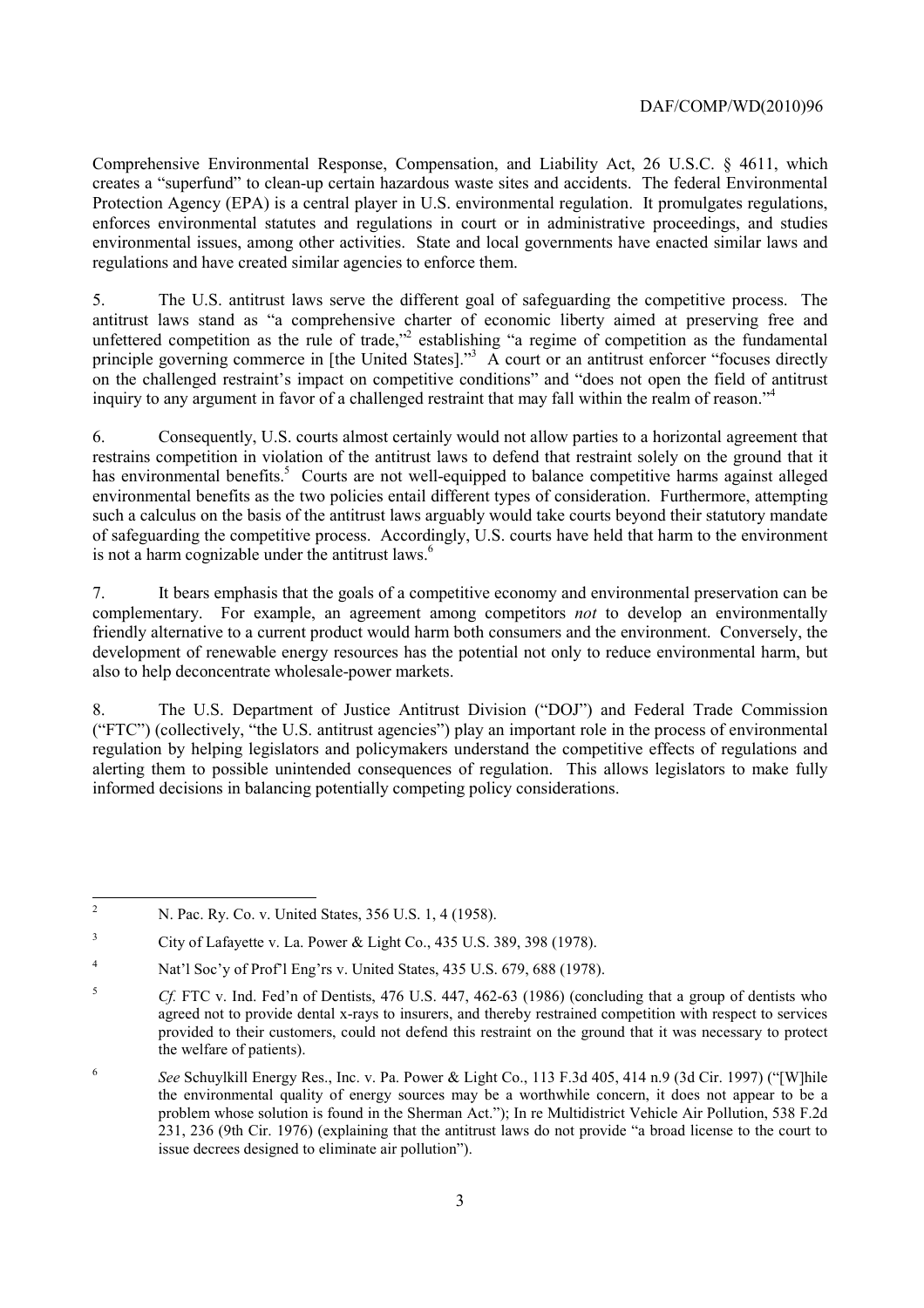# DAF/COMP/WD(2010)96

# **3. Application of U.S. antitrust laws to horizontal agreements concerning the environment**

 under U.S. antitrust law. In each case, the antitrust laws permit competitively benign horizontal 9. The Secretariat's invitation for submissions defines horizontal agreements to include cartels, joint ventures, and mergers. This section describes how these types of agreements likely would be analyzed agreements that advance environmentally friendly goals, but do not permit competitors to suppress competition under the guise of protecting the environment.

# *3.1 Agreements and joint ventures*

 courts and antitrust enforcers analyze most agreements under the rule of reason, which requires an analysis and deemed illegal per se. 10. Section 1 of the Sherman Act prohibits agreements that restrict competition unreasonably.<sup>7</sup> U.S. of the agreement's actual effect on competition. The rule of reason entails a flexible inquiry and varies in focus and detail depending on the nature of the agreement and market circumstances. However, some types of agreements, for example, horizontal price-fixing agreements, are so likely to harm competition and lack any procompetitive benefit that they do not warrant the time and expense required for particularized inquiry into their effects. These agreements are conclusively presumed to harm competition

11. Section 1 has been used to prohibit an agreement to suppress the development of environmentally friendly technology. For example, in 1969, the United States brought a civil antitrust action against the major domestic automobile manufacturers, alleging that they had conspired to eliminate competition among themselves in the research, development, and manufacturing of air-pollution control equipment in violation of Section 1. The United States alleged that, among other conduct, the defendants had agreed that efforts to develop air-pollution control equipment should be undertaken on a non-competitive basis and to delay the installation of air-pollution control equipment.<sup>8</sup> The action was settled by entry of a judicial consent decree enjoining the defendants from engaging in the allegedly illegal conduct.

 violated Section 1. The association defended this provision on the ground that price competition would restrictions would benefit the environment by reducing carbon dioxide or that they need to pass on the cost 12. It is highly unlikely that competitors could defend successfully a Section 1 claim on the ground that their anticompetitive agreement has environmental benefits. In *National Society of Professional Engineers v. United States*,<sup>9</sup> the U.S. Supreme Court rejected an analogous defense. In that case, the United States brought a civil antitrust action against a trade association for engineers, charging that a provision in the association's code of ethics prohibiting competitive bidding for engineering services cause engineers to sacrifice quality of service, thereby endangering public safety. In affirming the lower court's ruling that the provision violated Section 1, the Supreme Court characterized the association's "public-safety defense" as "nothing less than a frontal assault on the basic policy of the Sherman Act" and explained that "the statutory policy precludes inquiry into the question whether competition is good or bad."<sup>10</sup> Considering examples from the invitation for submissions, competitors arguing that output of complying with new environmental regulations to consumers are likely to meet the same legal fate, with

 $\overline{a}$ 

<sup>7 15</sup> U.S.C. § 1 (2009) ("Every contract, combination in the form of trust or otherwise, or conspiracy, in restraint of trade or commerce among the several states, or with foreign nations, is declared to be illegal.").

<sup>8</sup>*See* Complaint at 5-8, United States v. Automobile Mfrs. Ass'n, Inc., 307 F. Supp. 617 (C.D. Cal. 1970) (No. 69-75-JWC).

 $9$  435 U.S. 679 (1978).

<sup>&</sup>lt;sup>10</sup> *Id.* at 695.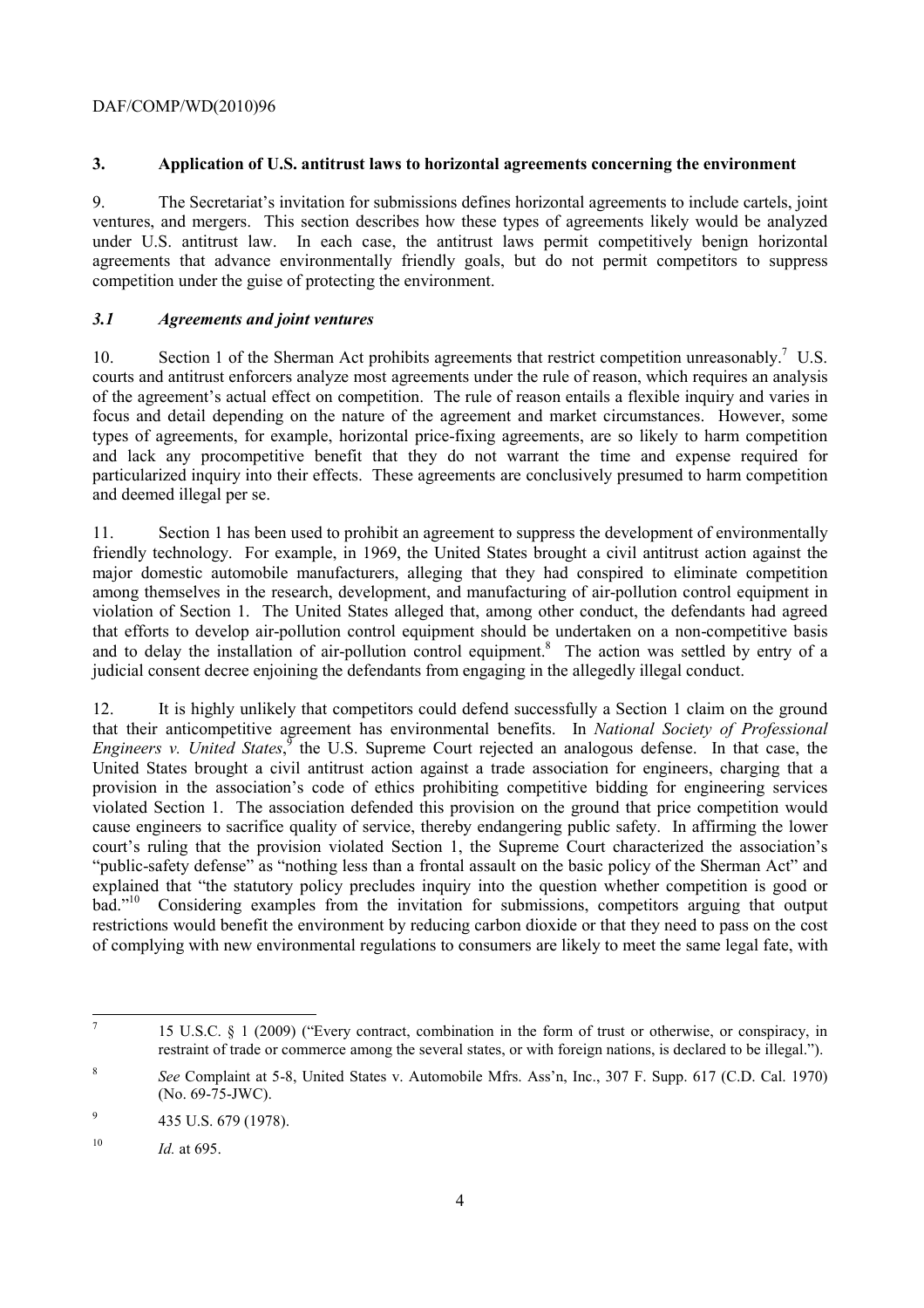a court concluding that it "cannot indirectly protect the public against [environmental] harm by conferring monopoly privileges on the manufacturers."<sup>11</sup>

production and other costs" and that these collaborations "often are not only benign but procompetitive."<sup>12</sup> 13. Legitimate joint ventures among competitors are analyzed under the rule of reason. The U.S. antitrust agencies recognize that "[c]ompetitive forces are driving firms toward complex collaborations to achieve goals such as expanding into foreign markets, funding expensive innovation efforts, and lowering For example, in analyzing a research-and-development joint venture, the agencies would consider whether the collaboration "may enable participants more quickly or more efficiently to research and develop new or improved goods, services, or production processes" or whether it could "increase market power or facilitate its exercise by limiting independent decision making or by combining in the collaboration, or in certain participants, control over competitively significant assets or all or a portion of participants' individual competitive R&D efforts."<sup>13</sup>

carbonate fuel-cell plant, and individual FCCG members pledged to provide financial assistance to ERC. cell technology would not be affected significantly given that individual FCCG members were free to 14. A joint venture among competitors to develop an environmentally friendly technology that does not harm competition, then, will be consistent with the antitrust laws. For example, in 1994, the DOJ issued a business review letter<sup>14</sup> to the Fuel Cell Commercialization Group (" $\overline{FCCG}$ "), a cooperative research-and-development venture composed principally of electric and gas utilities. The letter stated that the DOJ had no present intention of challenging FCCG's plan to promote the development of a clean and reliable alternative source of electrical power. FCCG planned to provide technical assistance to Energy Research Corporation ("ERC") in support of ERC's efforts to develop and commercialize a molten The DOJ concluded that the utilities' limited cooperation in FCCG would not facilitate collusion in markets for residential or commercial customers, that competition in the research and development of fuelparticipate in other research-and-development programs, and that the plan could accelerate the development of more energy efficient power-generation plants.<sup>15</sup>

#### *3.2 Mergers*

 the merger in question is likely to create, enhance, or entrench market power or facilitate its exercise. The 15. Section 7 of the Clayton Act, 15 U.S.C. § 18 (2009), prohibits mergers that may lessen competition substantially. In analyzing horizontal mergers, the U.S. antitrust agencies ascertain whether U.S. antitrust agencies' analysis accounts for efficiencies stemming directly from the merger, and the U.S. antitrust agencies will not challenge a merger if cognizable efficiencies are of a character and magnitude such that the merger is not likely to be anticompetitive in any relevant market. Such efficiencies

 $\overline{a}$ 

Id. at 695-96.

 $12$ Fed. Trade Comm'n & U.S. Dep't of Justice, Antitrust Guidelines for Collaborations Among Competitors 1 (2000), *available at* http://www.ftc.gov/os/2000/04/ftcdojguidelines.pdf.

<sup>13</sup>*Id.* at 14.

 $14$  conduct, pursuant to the Department's Business Review Procedure. *See* 28 C.F.R. § 50.6 (2010). 14 Persons concerned about the legality under U.S. antitrust law of proposed business conduct may ask the U.S. Department of Justice for a statement of its current enforcement intentions with respect to that Statements issued pursuant to this procedure are commonly referred to as business review letters.

<sup>15</sup>*See* Letter from Anne K. Bingaman, Assistant Attorney Gen., U.S. Dep't of Justice, to Stephen M. Soble, Esq. (Apr. 20, 1994), *available at* http://www.justice.gov/atr/public/busreview/211835.htm.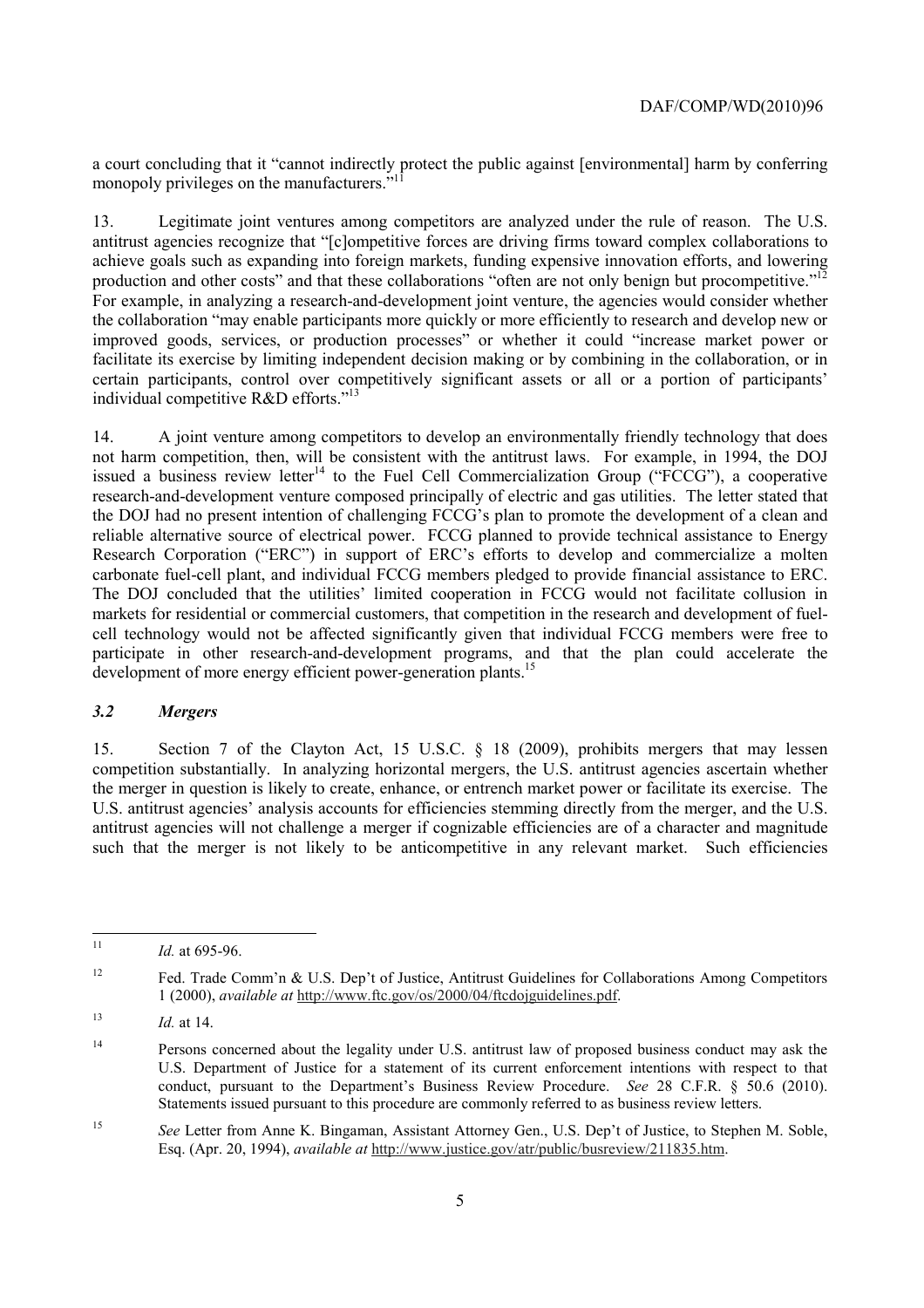# DAF/COMP/WD(2010)96

potentially could include research-and-development efficiencies that may bring environmentally friendly products or services to market more quickly or more cheaply.16

16. An FTC review of a 1999 merger in the lead antiknock compounds industry provides an example of the application of standard antitrust analysis in an environmental context, and also demonstrates how this context can affect market circumstances. Lead antiknock compounds are gasoline additives containing tetraethyl lead used to increase the octane rating of gasoline, thereby eliminating gasoline engines' knock during the combustion cycle and improving fuel efficiency. Worldwide use of lead antiknock compounds has been significantly declining since the 1970s, due to environmental regulation and concerns.

 market; and (iii) increasing the likelihood that consumers of lead antiknock compounds will be forced to practicable.<sup>18</sup> 17. The proposed merger was between Associated Octel Company Ltd. ("Octel") and Oboadler Company ("Oboadler"), two of the world's three largest manufacturers of tetraethyl lead.<sup>17</sup> Under the acquisition agreement, Octel was required to supply lead antiknock compounds to Oboadler's U.S. distributor, Allchem Industries, Inc. ("Allchem") for resale in the U.S. After reviewing the proposed transaction, the FTC filed an administrative complaint, alleging that the acquisition would substantially lessen competition in the relevant market by (i) eliminating direct actual competition between Octel and Oboadler; (ii) increasing the likelihood of coordinated interaction between the remaining competitors in the pay higher prices. The complaint further alleged that market entry would not have been timely, likely and sufficient to deter or counteract the adverse competitive effects of the proposed acquisition. The length of entry was due, in part, to environmental regulations pertaining to manufacturing that uses lead, the ongoing decline in worldwide demand for lead antiknock compounds, and the cost of environmental remediation at the manufacturing site when, due to decline in demand, production would no longer be commercially

 goals. 18. Applying standard antitrust analysis, the FTC approved the acquisition subject to a consent order that required Octel to enter into a long term supply agreement with Allchem. The agreement obliged Octel to provide Allchem with unlimited quantities of lead antiknock compounds for resale to U.S. customers, and gave Allchem sole right to choose the U.S. customers to whom to sell, as well as the terms and conditions of such resale. The consent order was thus designed to protect U.S. consumers of lead antiknock compounds from the exercise of market power resulting from the proposed acquisition. Since the order ensured competitive lower consumer prices for an environmentally hazardous product this case is, perhaps, an example of an antitrust enforcement action that was not complementary with environmental

# *3.3 Antitrust enforcement in a regulatory context*

19. The existence of applicable regulations – environmental or otherwise – can affect antitrust analysis in some circumstances. Conduct undertaken pursuant to state laws or regulations may be immune from the antitrust laws in certain circumstances.<sup>19</sup> Likewise, conduct intended to influence legislative or administrative processes may be immune from the antitrust laws in certain circumstances.<sup>20</sup> Furthermore,

<sup>16</sup>*See generally* U.S. DEP'T OF JUSTICE & FED. TRADE COMM'N, HORIZONTAL MERGER GUIDELINES (2010), *available at* http://www.justice.gov/atr/public/guidelines/hmg-2010.html.

 $17$ 17 See *In matter of The Associated Octel Company Ltd.,* File No. 991 0288, Docket No. C-3913, of December 22, 1999. All related documents available at http://www.ftc.gov/os/caselist/c3913.shtm.

<sup>18</sup> See FTC Complaint, available at http://www.ftc.gov/os/1999/12/associatedoctelcmp.htm, ¶11.

<sup>19</sup> <sup>19</sup>*See generally* Cal. Retail Liquor Dealers Ass'n v. Midcal Aluminum, Inc., 445 U.S. 97 (1980).

<sup>20</sup>*See generally* United Mine Workers v. Pennington, 381 U.S. 657 (1965); E. R.R. Presidents Conference v. Noerr Motor Freight, 365 U.S. 127 (1961).